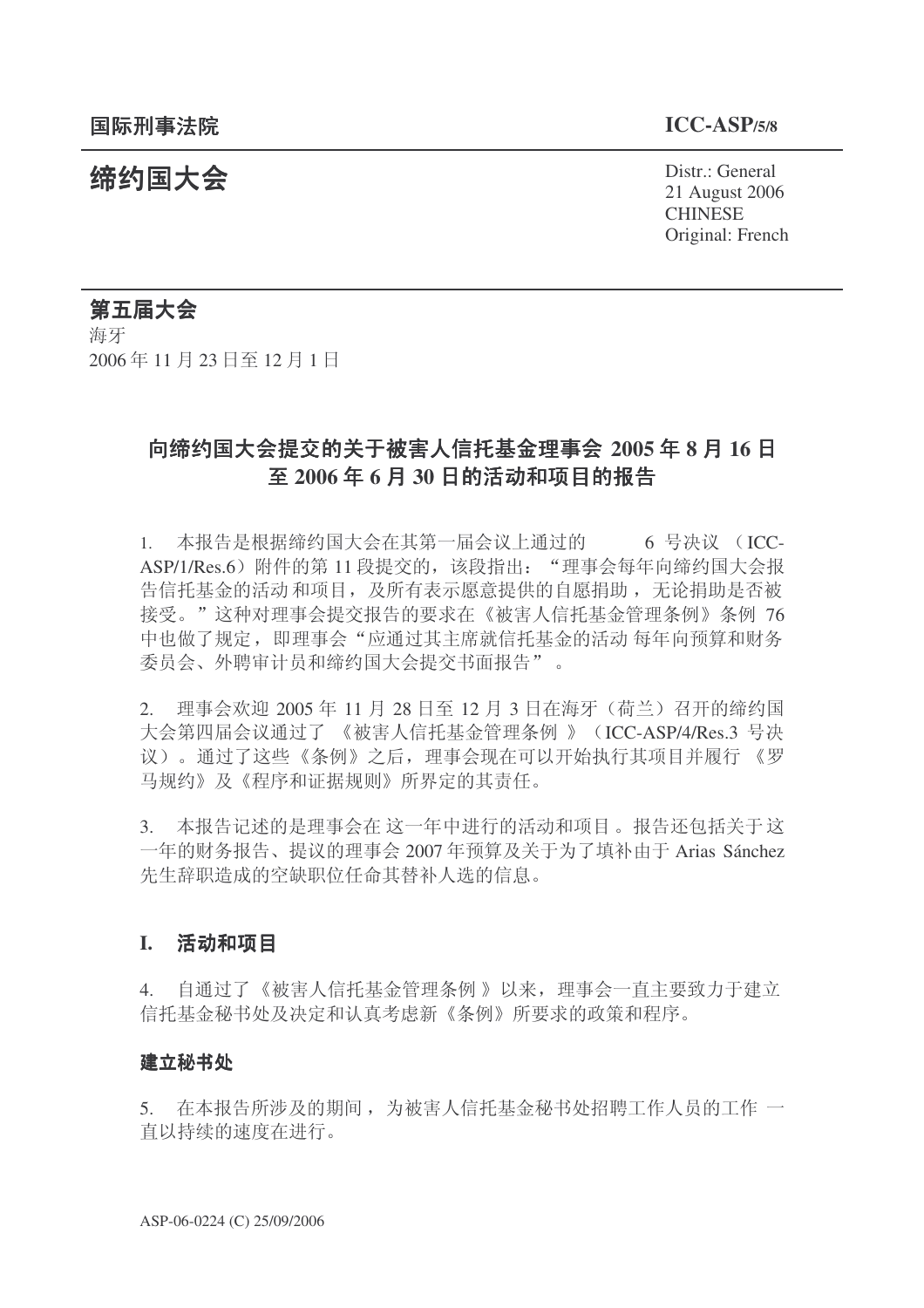$6.$  2005 年 12 月 3 日, 缔约国大会在其第四届会议上批准了提议的 2006 年被 害人信托基金预算, 包括为基金招聘一名 D-1 级别的执行主任的建议。因此, 理事会于 2006 年 3 月要求书记官长在秘书处执行主任就职前, 暂停招聘秘书处 其他工作人员, 包括那名筹资干事。

7. 考虑到执行主任的职位对秘书处的正常运作 的关键作用, 理事会决定做出 特别努力找到最合格的人选。空缺通知于 2006 年 3 月 20 日在法院的网站上发 布,并通过正常使用的渠道在法院公布。空缺通知还公布在向全世界发行的专 业期刊和评论杂志上, 以确保尽可能最广泛 地传播这一信息并使合格的专业人 士能够看到。经理事会主席同意,候选人提交申请的最后期限还延长了三周。

8. 招聘筹资于事 (P-4) 的手续干 2005 年开始办理, 并在 2005 年 9 月和 11 月之间进行了电话面试。理事会在其第二届年会上收到了面试委员会对预 选候 选人的评价和一份关于招聘过程的全面报告。 理事会决定在任命执行主任之 前,暂停招聘筹资干事。

9. 执行主任一上任, 在 2006年年底之前, 已纳入预算的秘书处其他工作人员 的职位应该已经填补并能承担起他们的责任。

### 理事会的筹资努力

10. 根据 ICC-ASP/4/Res.3 号决议第 4 段、ICC-ASP/1/Res.6 号决议附件第 8、 9、10 和 11 段及《被害人信托基金管理条例》, 理事会成员继续努力筹集对被 害人信托基金的自愿捐款。这些行动主要是支持和鼓励一些国家非政府 组织小 组正在进行的筹资努力。

11. 在本年度报告所涵盖的期间, 自愿捐款与基金前几年所收到的数额相比几 平翻番, 这是一种出色的成绩。另外, 应当指出的是, 自 2004 年以来, 一些缔 约国每年都向基金捐款。自愿捐款清单附于本报告附件II。

#### 理事会成员的第二届年会

12. 理事会成员的第二届年会于 2005 年 11 月 22 日至 23 日在海牙 (荷兰) 举 行。

13. 在为期两天的会议中, 理事会讨论了与被害人信托基金业务有关的广泛问 题。缔约国大会有必要通过《被害人信托基金管理条例》及任命执行主任的问 题是理事会关心的主要事项。

### 书记官处提供的帮助

14. 根据 ICC-ASP/1/Res.6 号决议附件第 5 段、法院第一个财政期间的预算 (ICC-ASP/1/3) 第 91 段、2004 年方案预算 (ICC-ASP/2/10) 第 284、290 和 292 段以及 2005 年方案预算 (ICC-ASP/3/25) 第 451 段, 书记官长在这一年中 继续提供了行政帮助,以便确保信托基金理事会的正常运作。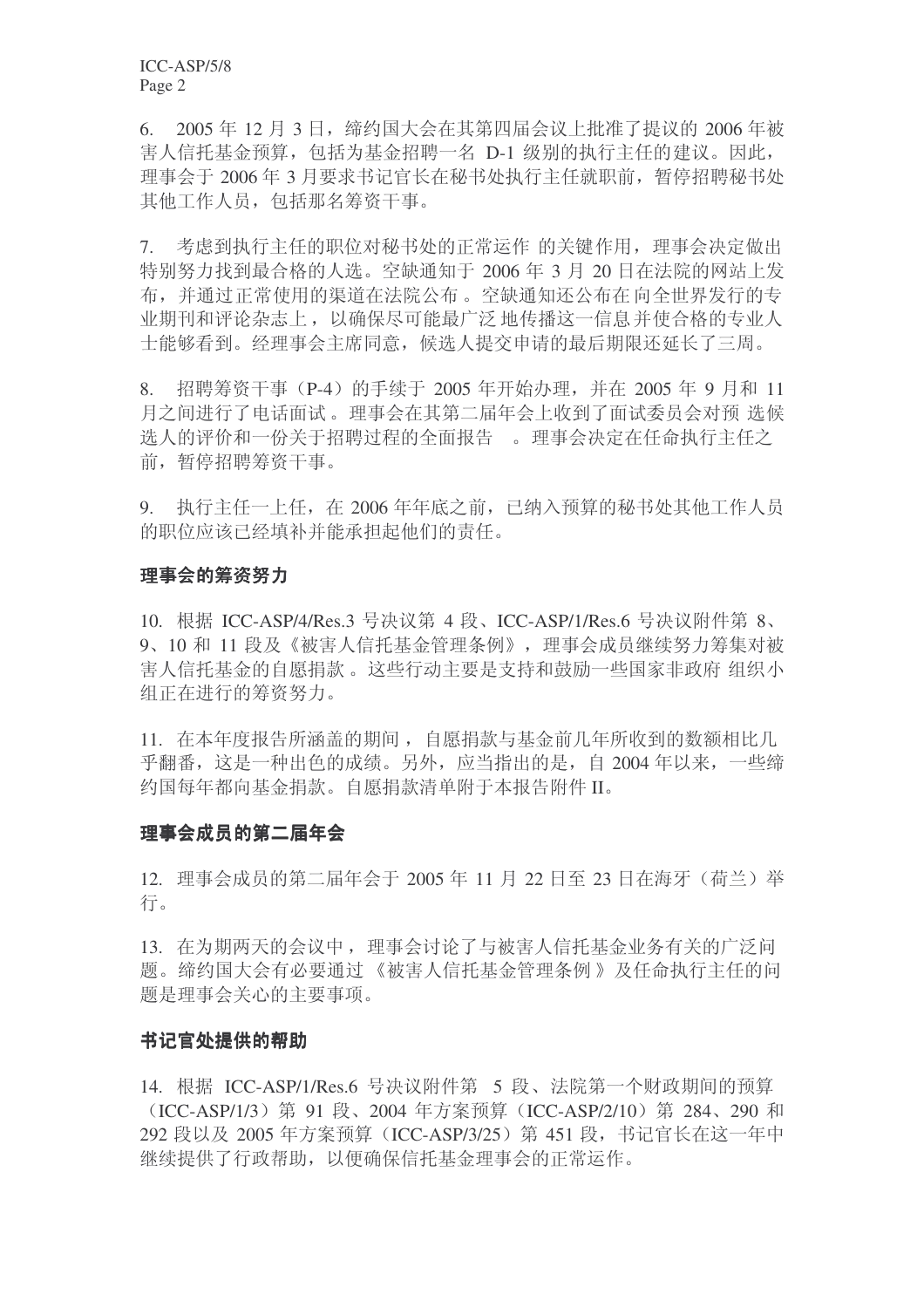15. 在本报告涵盖的期间, 法院书记官处提供了行政帮助, 以便确保理事会的 正常运作。理事会为此向书记官处表示感谢。

## **II.** 财务报告

#### 自愿捐款的状况

16. ICC-ASP/1/Res.6 号决议附件第 11 段要求每年向缔约国大会报告"所有表 示愿意提供的自愿捐助,无论捐助是否被接受",根据这一要求,本报告(附 件 II) 提供了一份捐助清单。

17. 这份清单包括了从各国、荷兰非政府组织宣传国际刑事法院平台以及从法 院的法官、工作人员和个人得到的捐款。

18. 在 2005年8月16日至 2006年7月16日期间, 被害人信托基金的两个银 行帐户——一个在美国,另一个在荷兰——一直是开放的。截至 2006 年 6 月 30 日, 这两个帐户上的余额分别是 18.631.59 美元 (14.495.34 欧元) 和 934,744.56 欧元(加上一笔尚未到期的 500,000 欧元的定期存款)。总余额为 1,449,239.90  $\overline{\mathbb{K}}$   $\overline{\pi}$ .

19. 理事会成员对本年度报告涵盖期间所做的捐款表示感谢, 并积极鼓励缔约 国继续为信托基金捐款,因为这对于信托基金目前的发展阶段尤为重要。

#### 外部审计

20. 依照 2004年9月10日的 ICC-ASP/3/Res.7 号决议, 理事会主席选定联合王 国国家审计署对截止于 2004年 12 月 31 日的那一年讲行外部审计。这一决定在 理事会第二届年会上得到其他成员的批准。因此, 2005年12月21日, 理事会 主席告知国家审计署理事会决定委托该署对 2004 年讲行外部审计。

21. 2005年7月15日,国家审计署向被害人信托基金理事会提交了审计员的报 告, 包括截止于 2004年12月31日期间的被害人信托基金财务报表, 并向理事 会提出了五项建议。

22. 为回应国家审计署的建议采取了下列措施:

建议 1: 应对基金的现金投资进行定期审议并应积极 管理投资风险。在其为理 事会提供的协助的框架内,书记官处通过预算和财务科应积极监测被害人信托 基金收到的钱款的投资并酌情 提出建议, 包括将资金置于高收益帐户之中的建 议。

建议 2: 应制定一套具体的财务条例确保基金在一种明确和经批准的管理框架 内运作。当前的情况是法院《财务条例和细则》适用于被害人信托基金。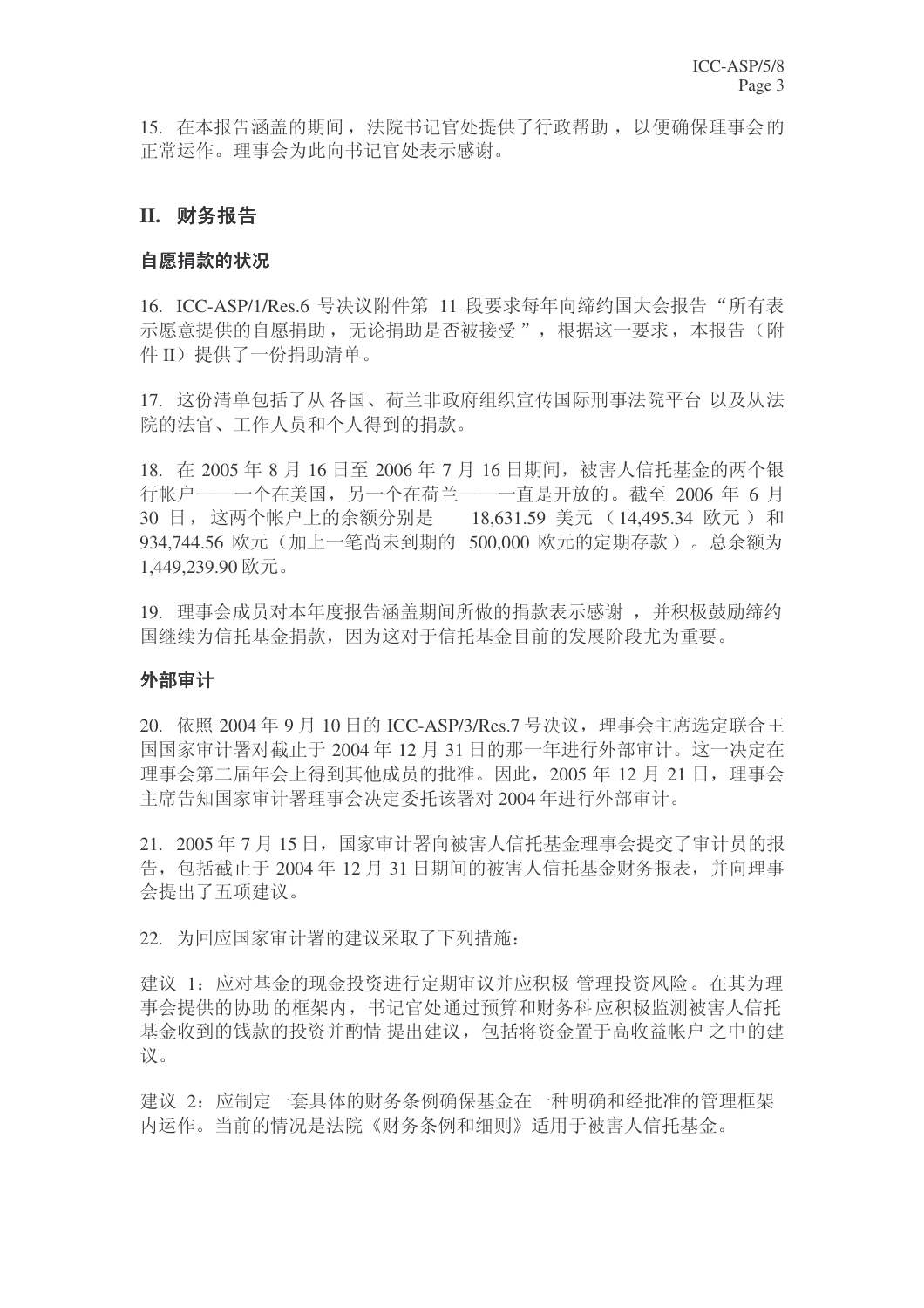建议 3: 应该在一套经正式批准的基金财务细则中 明确关于内部控制和财务管 理的作用和责任。当前的情况是法院的《财务条例和细则》适用于被害人信托 基金。

建议 4: 理事会应使基金需要外部审计正式化并正式任命一名审计员。理事会 在其第二届年会上考虑了这一事项并要求主席通知国家审计署理事会决定任命 国家审计署为被害人信托基金 2005 和 2006 财政年度的外聘审计员。主席于 2005年12月21日将这一信息传达了过去。

建议 5: 基金应为监测外聘审计员建议的落实 情况制定一项详细的行动计划。 理事会将在其下届年会上考虑一项改进基金财务管理的现有安排的计划。

## **III. 提议的 2007年预算**

23. 根据 ICC-ASP/4/Res.3 号决议第 3 段, 理事会为被害人信托基金秘书处提出 了一项 2007 年的预算建议,秘书处是根据 ICC-ASP/3/Res.7 号决议建立的。根 据 ICC-ASP/1/Res.6 号决议附件第 6 段, 提议的预算每年提交缔约国大会供批 准,并在本年度报告附件 I 中列出。

## IV. Arias Sánchez 先生——被害人信托基金理事会前成员留下的空缺 职位

24. 2005 年 9 月 Oscar Arias Sánchez 先生辞去了他作为代表拉丁美洲和加勒比 国家小组的理事会成员的职务,而且由于没有任何关于理事会一名或几名成员 辞职或缺席的法律规定,因此理事会成员要求缔约国大会在其第四届会议上审 议这一事项。

25. 由于"希望为援助被害人 确保信托基金理事会的全额成员 ", 大会在其 ICC-ASP/4/Res.5 号决议中决定修改 2002 年 9 月 9 日的 ICC-ASP/1/Res.6 号决议 附件的第 3 段, 加上理事会成员出现空缺时应遵循的程序。新条款规定, "大 会主席团可确定一个提名期 "并选举填补空缺 的成员、完成其前任余下的任 期,可连选连任一次。

26. 2006 年 5 月 16 日, 缔约国大会主席团协商一致选举特立尼达和多巴哥的 Arthur Napoleon Raymond Robinson 先生填补理事会中的空缺职位。Robinson 先 生是特立尼达和多巴哥共和国的 前总统和前总理, 而且多年来一直是有必要建 立一个常设国际刑事法院的积极倡导者。 理事会主席高兴地欢迎他成为理事会 成员。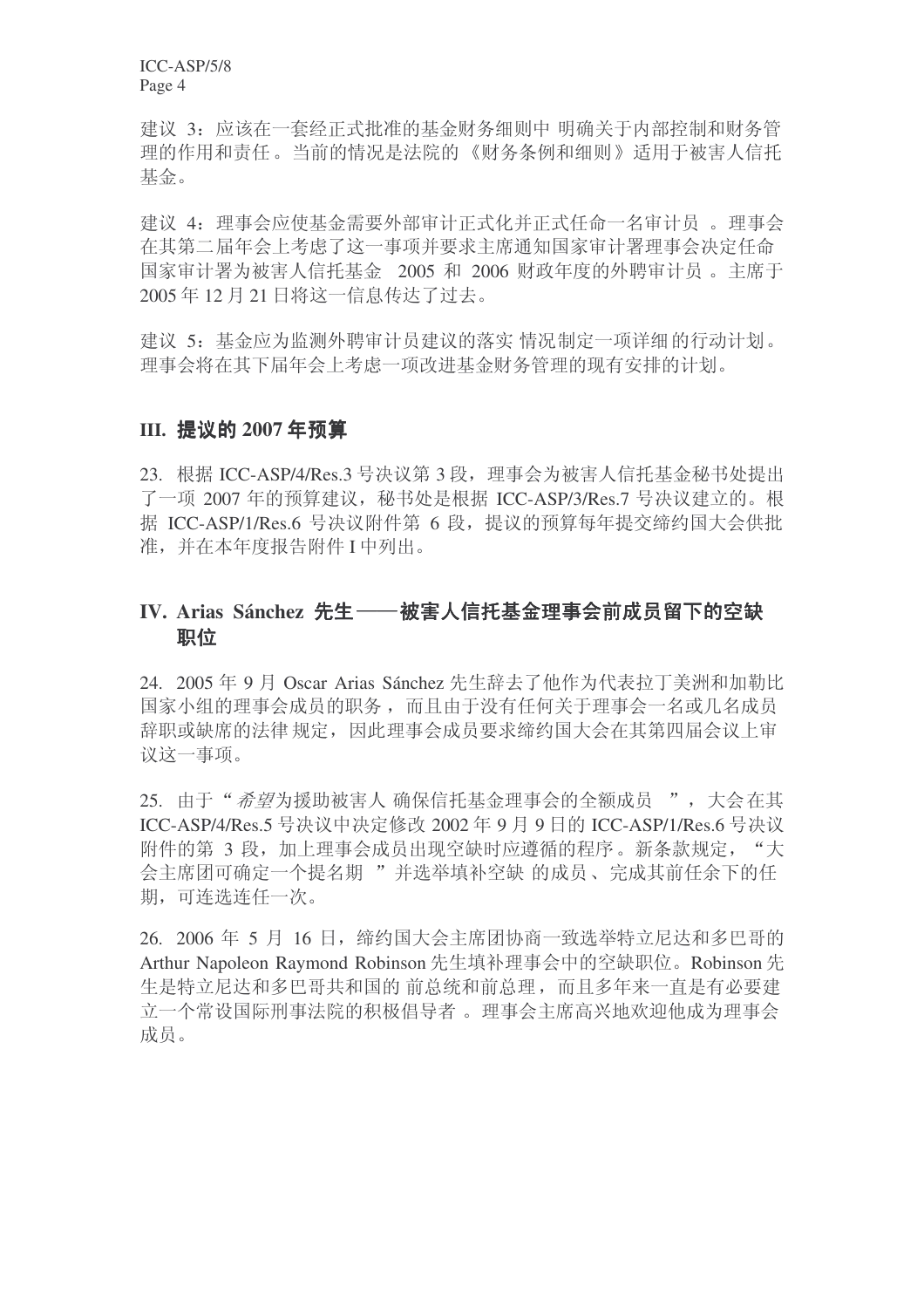## 附件 I

# 提议的被害人信托基金秘书处 2007 年预算

- $1.$   $#$ 标
	- 提供理事会在完成其任务过程中正常运作所需要的帮助(ICC-ASP/3/Res.7 号决议第1段);
	- 提高基金筹集自愿捐款的能力。

| 预期成果         | 业绩指标          |
|--------------|---------------|
| 建立所有工作程序以有助于 | 理事会批准适用于基金基本职 |
| 基金的工作。       | 能的工作程序。       |
| 按计划执行增加捐款次数的 | 各国和外部捐款者数量增加  |
| 行动计划。        | $15\%$        |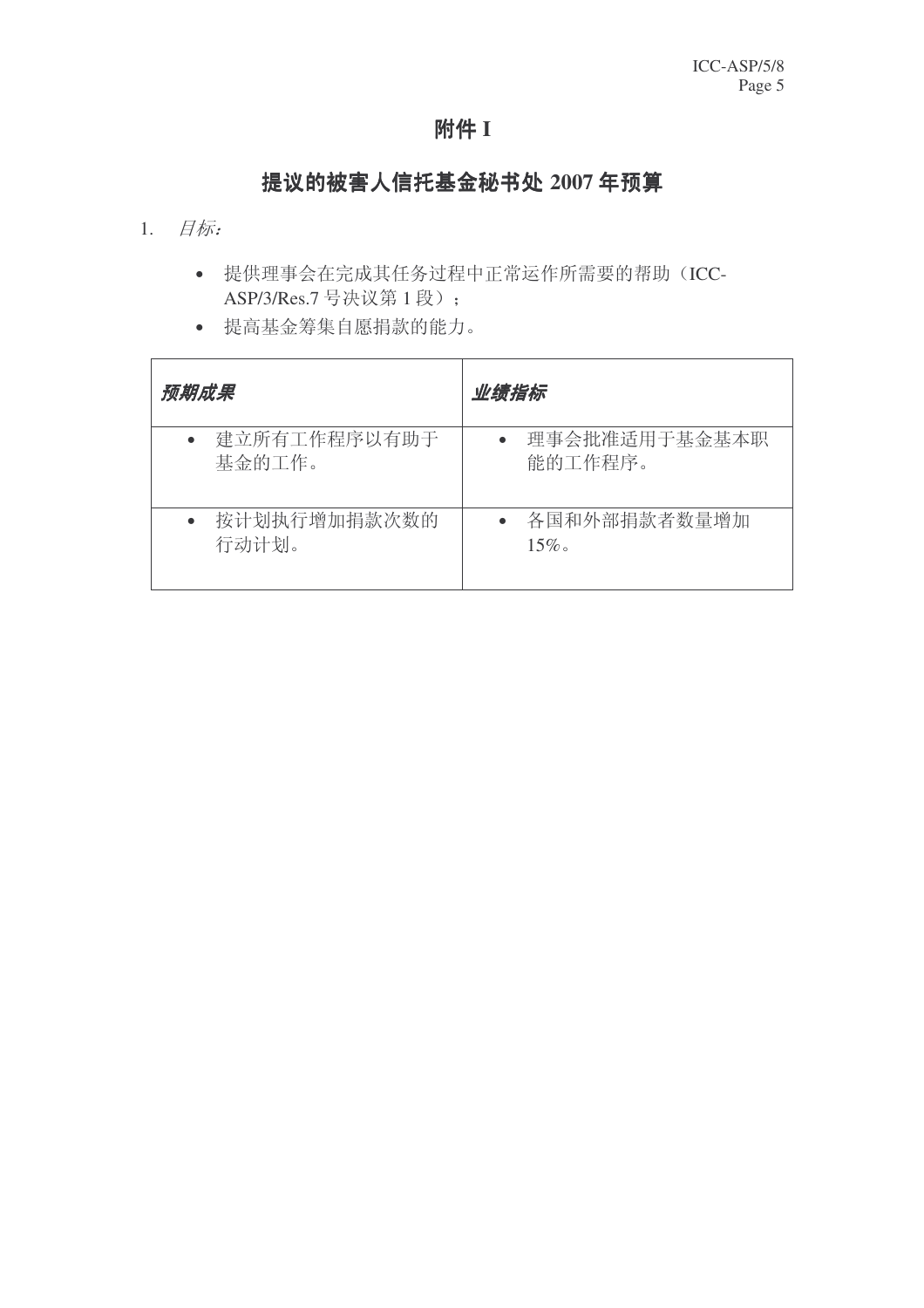## 方案 3600: 被害人信托基金秘书处

提议的被害人信托基金秘书处预算

## 2. 提议的 2007 年预算见下表:

| 项目          | 批准的 2006 年预算<br>(千欧元) |      | 提议的2007年预算<br>(千欧元) |       |      |       |
|-------------|-----------------------|------|---------------------|-------|------|-------|
|             | 核心                    | 有条件的 | 合计                  | 核心    | 有条件的 | 合计    |
| 专业人员        | 246.1                 |      | 246.1               | 363.9 |      | 363.9 |
| 一般事务人员      | 84.4                  |      | 84.4                | 112.6 |      | 112.6 |
| 人员分项合计      | 330.5                 |      | 330.5               | 476.5 |      | 476.5 |
| 一般临时协助      |                       |      | 0.0                 |       |      | 0.0   |
| 其他人员分项合计    | 0.0                   |      | 0.0                 | 0.0   |      | 0.0   |
| 旅行*         | 49.0                  |      | 49.0                | 70.0  |      | 70.0  |
| 招待费         | 7.0                   |      | 7.0                 | 7.0   |      | 7.0   |
| 合同性服务, 包括培训 | 90.0                  |      | 90.0                | 90.0  |      | 90.0  |
| 一般业务费用      | 83.0                  |      | 83.0                | 83.0  |      | 83.0  |
| 物品和材料       | 10.0                  |      | 10.0                | 10.0  |      | 10.0  |
| 家具和设备       |                       |      | 0.0                 |       |      | 0.0   |
| 非人员分项合计     | 239.0                 |      | 239.0               | 260.0 |      | 260.0 |
| 分配的维护费      |                       |      |                     | 20.2  |      | 20.2  |
| 方案合计        | 569.5                 |      | 569.5               | 756.7 |      | 756.7 |

\* 2006年, 理事会为旅行提议了 70,000 欧元的预算。缔约国大会在其第四届会议上决定将书记官处 的旅行预算削减 30%, 因此被害人信托基金的旅行预算相应地减少到 49,000 欧元。

理事会决定为秘书处 2007 年提议保持同样的预算和同样的人员配置水平。 预算总额中的变化是由于薪资表中的差别以及新招聘的和那些已在岗的工作人 员之间薪资级别的不同。

上面提议的 2007 年预算与法院在其提议的 2007 年预算中"被害人信托基 金秘书处"一节的预算是一样的。

## 3. 提议的 2007年人员配置

| 被害人信托基金<br>秘书处 | ASG | USG | $D-2$ | D-1 | $P-5$ | $P-4$ | $P-3$ | $P-2$ | $P-1$ | 专业及以<br>上人员合 | GS<br>$\overline{\phantom{a}}$<br>PL | <b>GS</b><br>$\sim$<br><b>OL</b> | 一般事务<br>人员合计 | 人员合计 |
|----------------|-----|-----|-------|-----|-------|-------|-------|-------|-------|--------------|--------------------------------------|----------------------------------|--------------|------|
| 基本             |     |     |       |     |       |       |       |       |       |              |                                      | ∽                                | ∸            |      |
| 与情势有关的         |     |     |       |     |       |       |       |       |       |              |                                      |                                  |              |      |
| 员配置合计          |     |     |       |     |       |       |       |       |       |              |                                      | ∼                                | ∸            |      |

## 人员需求

一名执行主任 (D-1)

4. 被害人信托基金秘书处的执行主任将负责秘书处工作 计划和优先重点的规 划、管理和协调, 秘书处的设立是为了提供理事会在完成其任务过程中正常运 作所需要的帮助。被害人信托基金是根据《罗马规约》为援助法院管辖权内的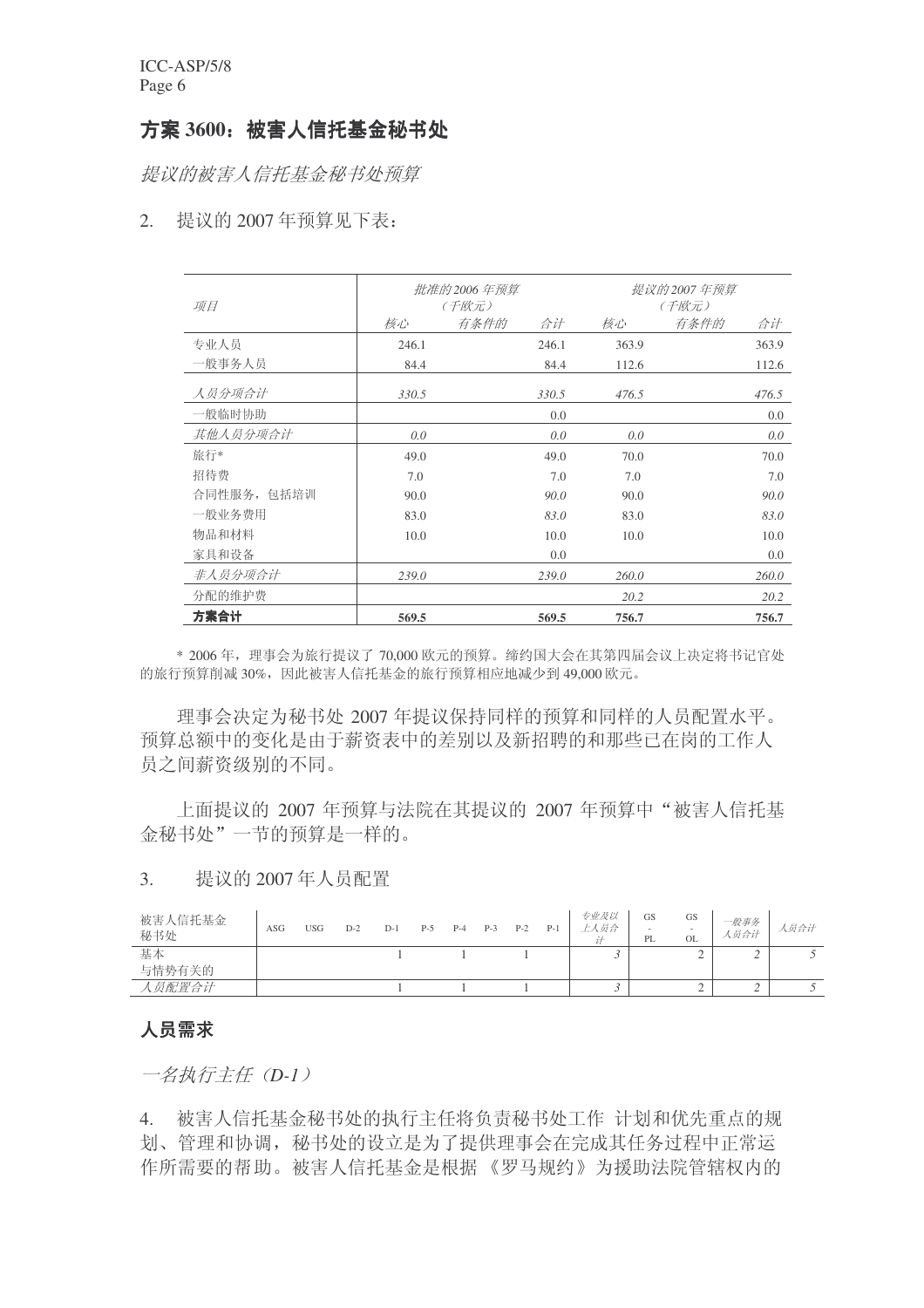犯罪的被害人及其家属而设立的 。基金依照 《罗马规约 》、《程序和证据规 则》、缔约国大会决议及《基金管理条例》讲行管理。秘书处执行主任在与理 事会活动直接有关的事务方面直接受理事会领导, 并在秘书处接受书记官处援 助的行政和法律事务方面与书记关长协商行事。

该任职人员将负责:

确保基金计划和活动的质量和成本/效益的最高标准:

为解决与管理和监督基金有关的 事务的程序和实质问题以及基金的活 动和项目向理事会提供意见和协助:

指导秘书处的计划和活动,特别是在与赔偿或与基金及其秘书处的职 能、结构和活动有关的事务上寻求法律意见或咨询: 向各分庭介绍项目、 发表看法和进行其他方面的交流,并就基金的活动和项目向理事会提出建 议:

确保与秘书处及 与基金的资源有关的所有方面的财务管理和监督, 句 括起草秘书处年度预算草案及向缔约国大会预算和财务委员会和审计员提 交的报告,为接受和监测资金、支付法院命令的对个人和集体的赔偿、监 督分配给各国和国际非政府组织的资金建立机制:

处理行政事务如招聘和管理人员, 管理秘书处预算、记录和用房, 制 定准则和程序, 计划和组织理事会会议及与书记官长联系:

对外关系, 特别是与各国及政府间组织、国际和国家组织的关系, 并 代表秘书处:

- 为基金的宣传和外延活动提供准则和/或领导这些活动;
- 承担其他必要仟务。

一名筹资于事 (P-4)

5. 这名筹资干事将寻找并确定新的 筹资机会,而且还将增强与捐助者的关 系, 以便加大收入。这一职位的责任包括: 决定筹资的类型, 制定需要执行的 计划/活动: 制定筹资时间表; 指导愿意帮助筹资的志愿小组并提出建议; 记录 提供资金的情况和赠款的想法以及成功的供资来源。 该任职人员将同广泛的倡 导小组合作。作为筹资者, 他/她的责任包括:

- 找到并确定新的筹资机会, 发展与捐助者的关系以便最大限度地增加收  $\lambda$ :
- 决定筹资的类型, 制定将要实施的计划/活动: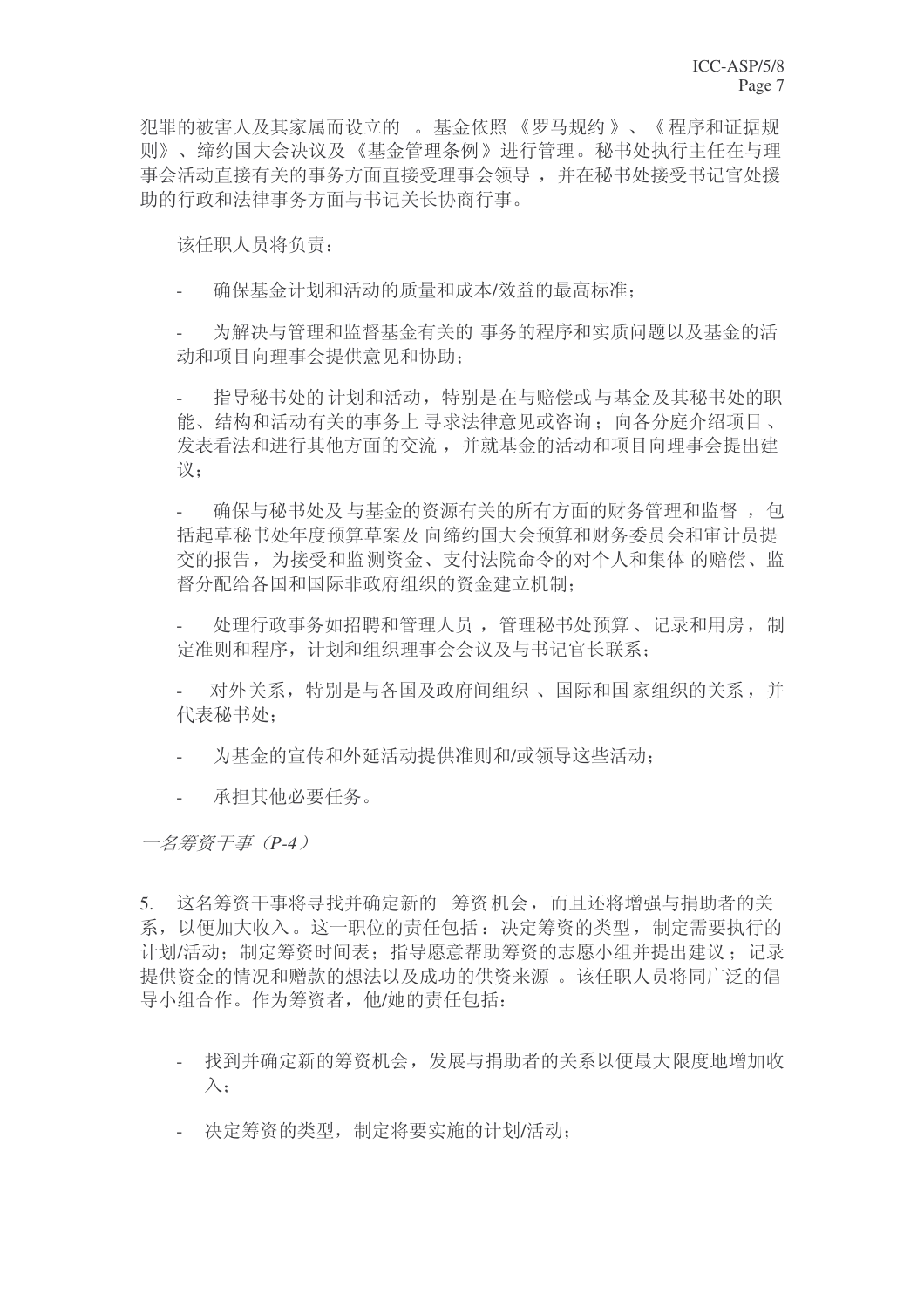- 支持理事会提供用于和/或指导制定并实施信托基金宣传和外延活动以 及资金支付计划的准则:
- 制定筹资时间表, 向愿意帮助筹资的志愿小组提供建议和指导, 并记录 提供资金的情况、赠款想法和成功的供资来源。

一名准法律干事 (P-2)

6. 这一职位是根据被害人信托基金工作组向缔约国大会提出的建议、在 2005 年的预算中设立的,但只有半年的时间。这名人员将负责向理事会提供法律咨 询,并对一系列问题讲行实质性的研究,其中包括与赔偿有关的复杂的法律问 题、法院与信托基金之间的关系问题以及包括资金接收和支出在内的信托基金 的职能和活动。在本预算草案中,目前假设 2006 年这一职位将是全职的, 但要 根据缔约国大会 2005 年 11 月做出的决定而定。在执行主任的监督下, 该任职 人员将负责:

- 落实与起草与受让人和实体, 包括政府间、国际或国家组织(视情况而 定)的合同和协定以及与其他安排有关的命令;
- 支持理事会根据《程序和证据规则》规则 221 提交有关财产或资产处置 或分配的书面或口头意见;
- 协助理事会根据《程序和证据规则》规则 98 落实法院命令的个人和集 体赔偿, 以及按照《罗马规约》第 79 条为被害人的利益使用其他来 源:
- 制定各种程序以便管理和促进被害人信托基金的活动和计划;
- 通过对与赔偿金有关的复杂法律问题、基金与法院的关系以及与信托基 金的职能、结构或活动有关的问题进行实质性的研究, 向理事会主席提 供支持:
- 组织和准备一般性的会议,研讨会以及为与赔偿有关的问题举行的工作 会议:
- 与被害人、被害人组织, 并酌情与政府间组织、国际组织或国家组织建 立并保持关系。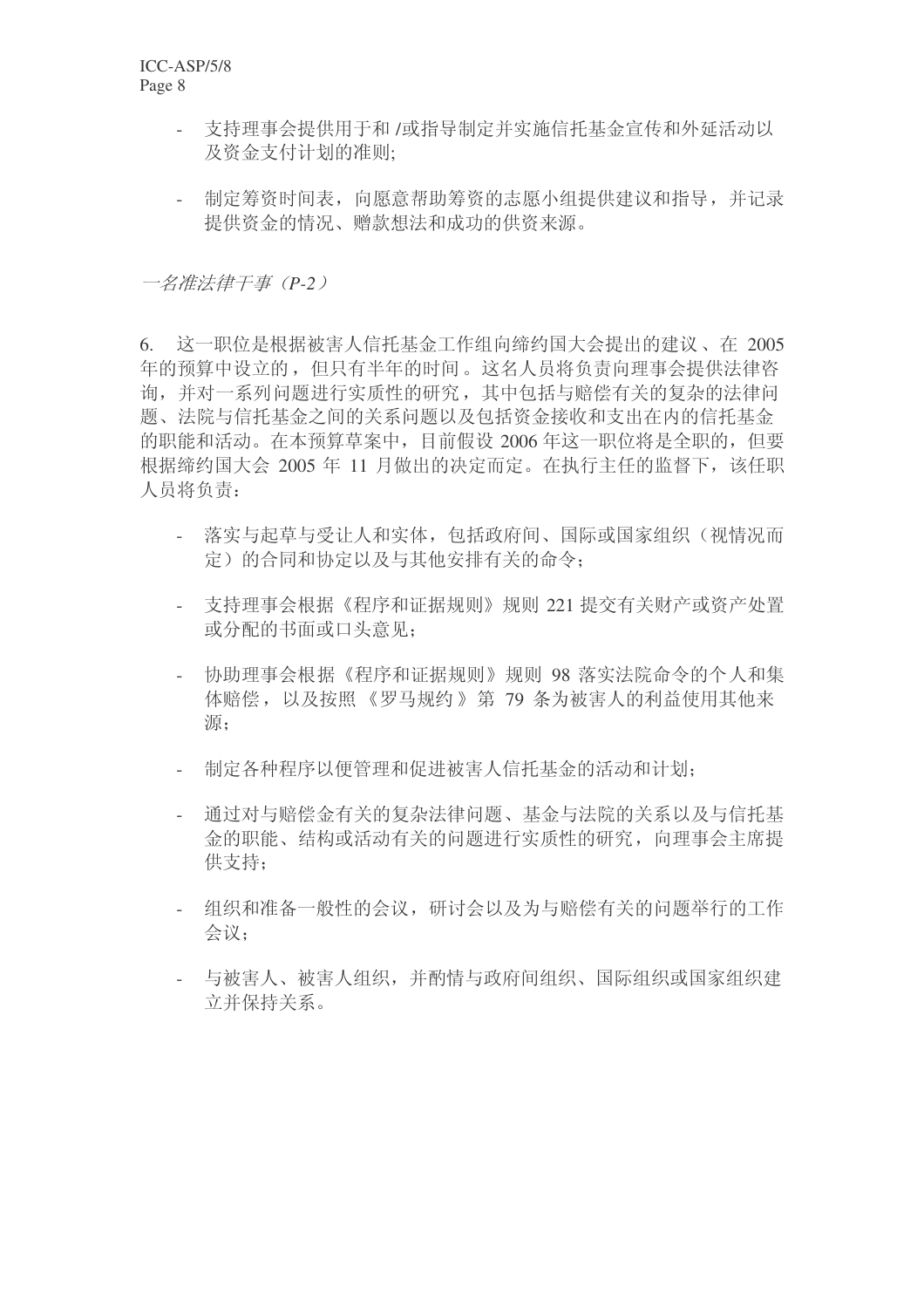一名计算机信息系统专业人员 (GS-5)

7. 这一职位涉及到秘书处计算机信息系统的规划、设计、开发、投入使用和 维护。该任职人员将负责以下工作:

- 起草可行性研究报告, 分析并修改现有的应用程序、维护系统的软件、 设计和编写计算机程序,并设计数据库;
- 更新并维护数据的组织安排和可利用性:
- 就通过赔偿申请表收集的数据与书记官处, 特别是被害人参与和赔偿科 进行联系, 向用户提供业务支持, 并根据秘书处将要承担的不同任务向 他们建议应使用的最适宜硬件和软件:
- 为用户进行培训和演示。

一名行政助理 (GS-5)

8. 这名行政助理将在信托基金执行主任的监督下, 为秘书处提供行政支持。 其任务包括:

- 跟踪和监测所有与秘书处有关的拨款和支出;
- 与书记官处的有关科室密切协调完成秘书处行政管理方面的任务;
- 讲行与编制预算文件有关的工作: 向秘书处的工作人员介绍一般行政管 理事项, 检查信函和文件的格式和语法是否完整和准确;
- 通过安排与法院内外官员的会议 /约会协调执行主任的工作时间表: 保 持工作文件的归档制度: 并且监测收到的信函。

## 非人员费用

旅行

9. 预算中"旅行"项下包括能使理事会五名成员到海牙参加理事会年会的公 务舱旅费、住宿费和起点终点费用。这一项还包括执行主任和其他工作人员公 务旅行的费用。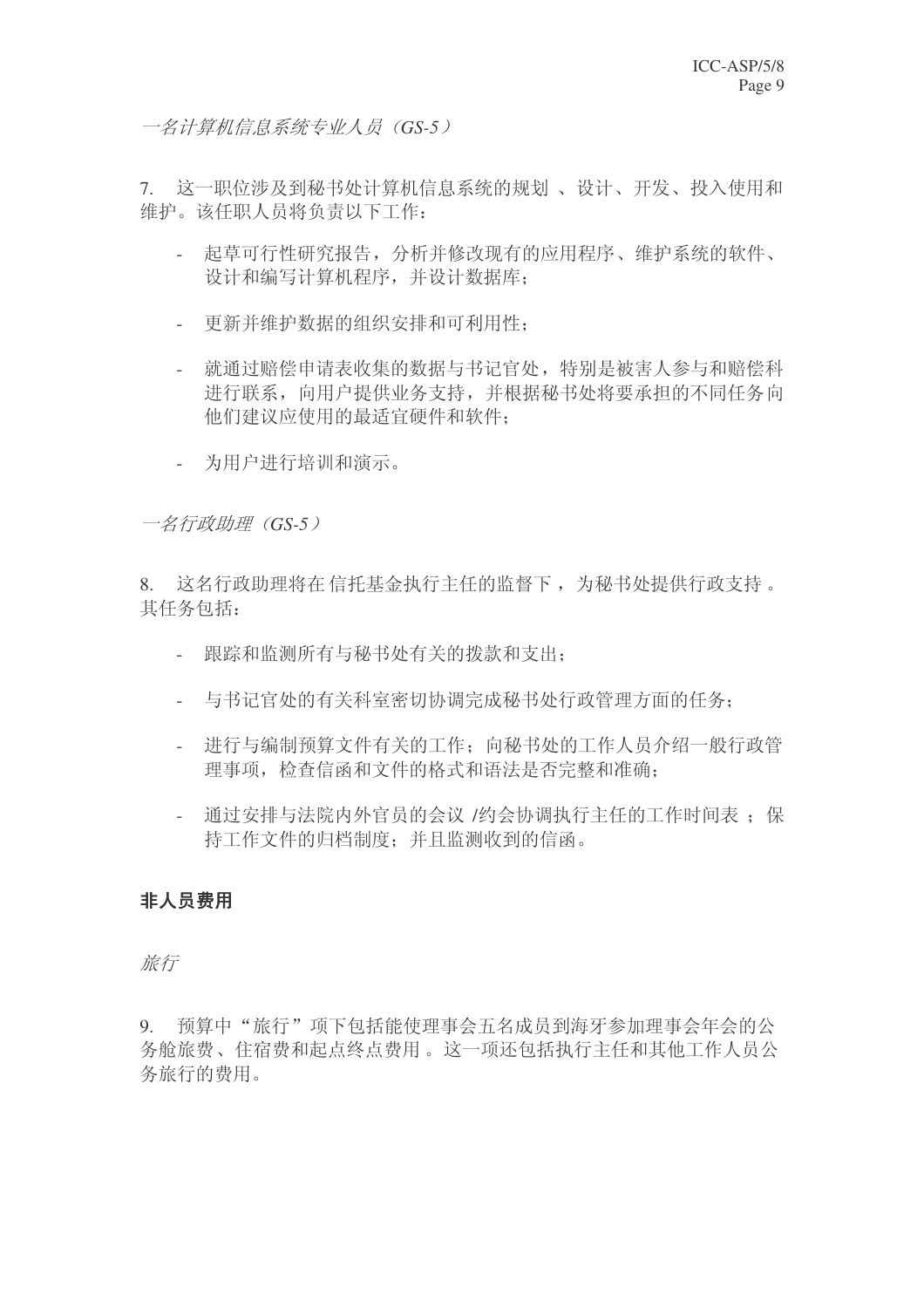理事会会议

10. 根据缔约国大会第一届会议通过的 ICC-ASP/1/Res.6 号决议附件第 2 段, 理 事会成员以个人身份无偿地开展活动。然而, 法院 2005 年方案预算提供了款项 以支付 2005年11月22日至23日举行的理事会年会的相关费用。

11. 对于 2007年, 由于建立了被害人信托基金秘书处, 建议再次为组织理事会 的会议提供预算拨款, 其中一次将在海牙举行, 这样理事会可以利用法院的设 施。理事会在海牙举行一次会议应当考虑的费用如下。

• 交通

| 公务舱往返飞行(1人) | 以欧元计算的大概费用 |
|-------------|------------|
| 从亚洲         | 4,000      |
| 从非洲         | 4,000      |
| 从拉丁美洲/加勒比   | 4,000      |
| 从东欧         | 1,000      |
| 从西欧         | 1,000      |
| 机场贵宾室       | 1,300      |
| 起点终点费用      | 600        |
| 小计          | 16,400     |

• 其他费用

| (a)        |            |
|------------|------------|
| 住宿         | 以欧元计算的大概费用 |
| 5人4夜旅馆(套间) | 6.120      |
| 小计         | 6.120      |

(b)

| 笔译、口译和记录服务 | 以欧元计算的大概费用 |
|------------|------------|
| 4名口译, 2天   | 10,000     |
| 筆译         | 9,000      |
| 记录         | 2.200      |
| 小计         | 21,200     |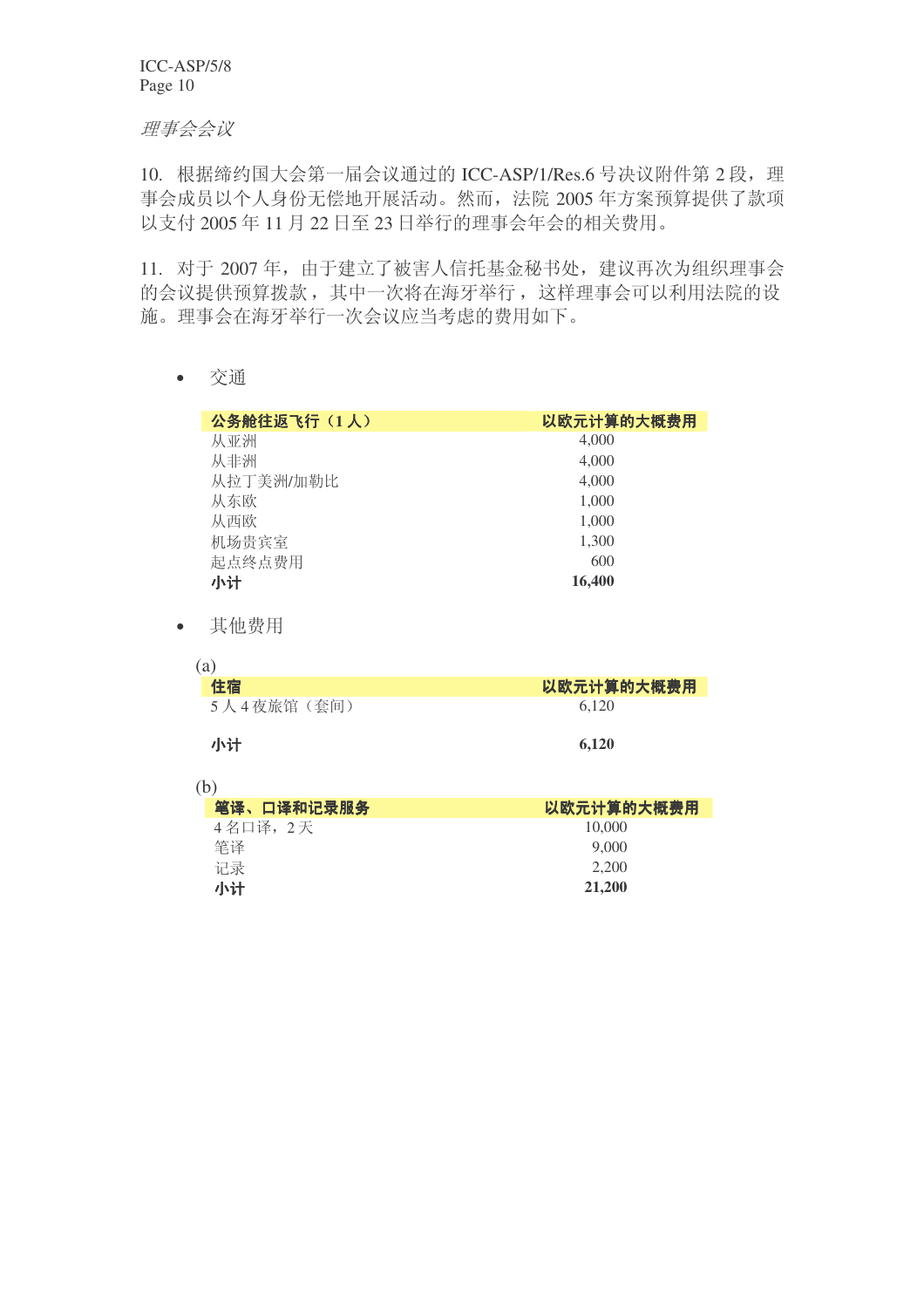| (c)          |            |
|--------------|------------|
| 招待费          | 以欧元计算的大概费用 |
| 服务           | 600        |
| 晚餐 (15人, 1天) | 1,000      |
| 午餐 (15人, 2天) | 2,000      |
| 小计           | 9,000      |
| 一次会议合计       |            |
| 旅行/起点终点费用    | 16,400     |
| 住宿           | 6,120      |
| 口译/笔译/记录     | 21,200     |
| 招待费          | 9,000      |

**合计** 52,720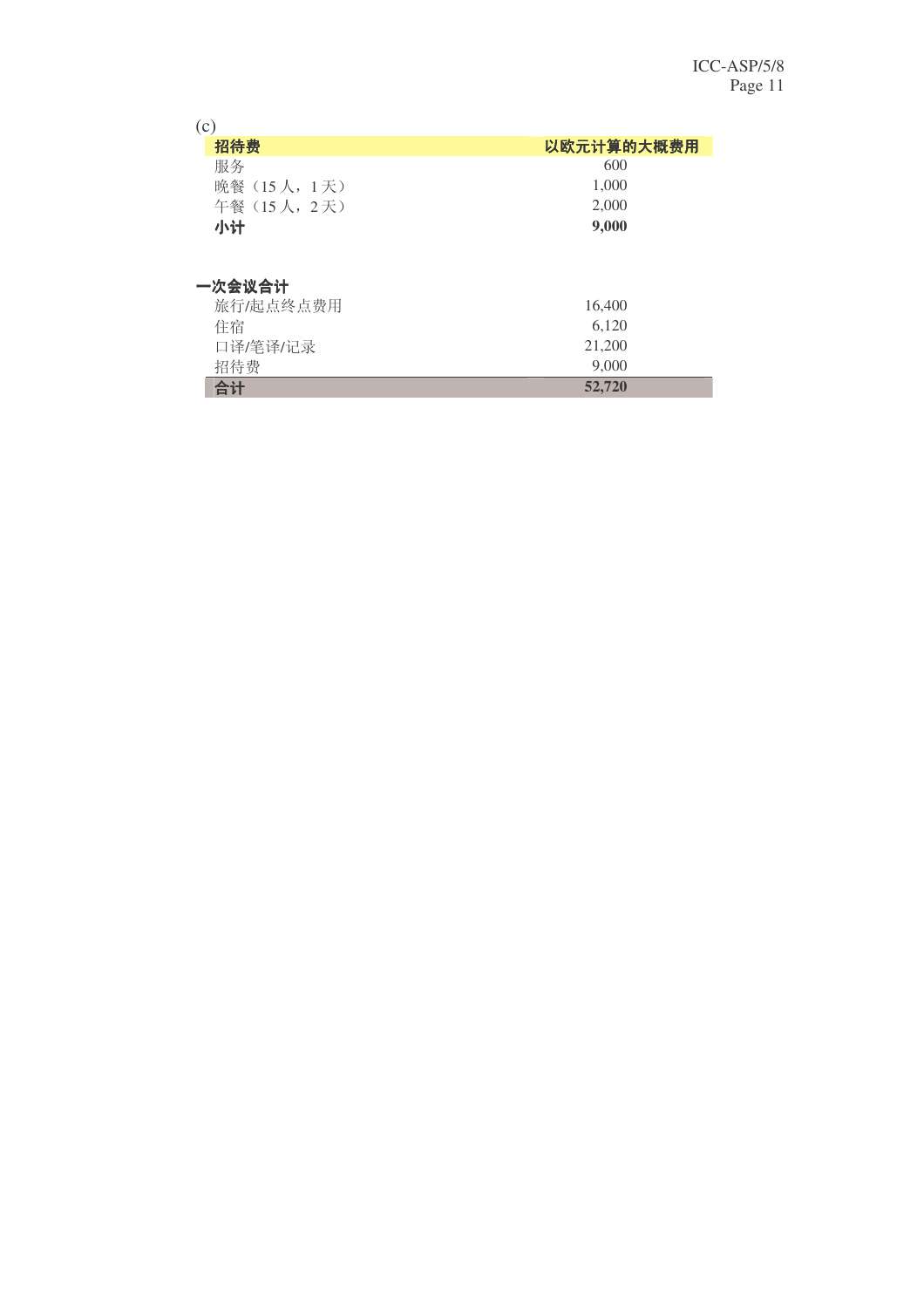# 附件 II

## 收到的自愿捐款清单

### I. 摩根大通银行帐户

国际刑事法院被害人信托基金 JP Morgan Chase Bank New York (USA) Account Number: 400932776 ABA Routing Number: 0002 Swift Code: CHASUS33 Fed Wire Number: 021000021

2005年8月16日至2006年6月30日期间在摩根大通银行的帐户细目:

| 银行帐户细目      | 合计(美元)    |
|-------------|-----------|
| 余额          | 944.66    |
| 小计(美元)      | 18,532.38 |
| 银行手续费       | 0.00      |
| 利息(到期的定期存款) | 99.21     |
| 尚未到期的定期存款   | ()()()    |
| 合计(美元)      | 18,631.59 |

由于"寻求全球解决方案的公民" (Citizens for Global Solutions) 组织的 募捐活动暂停, 2005年8月16日至 2006年6月30日期间没有新的捐款存入 摩根大通银行的帐户。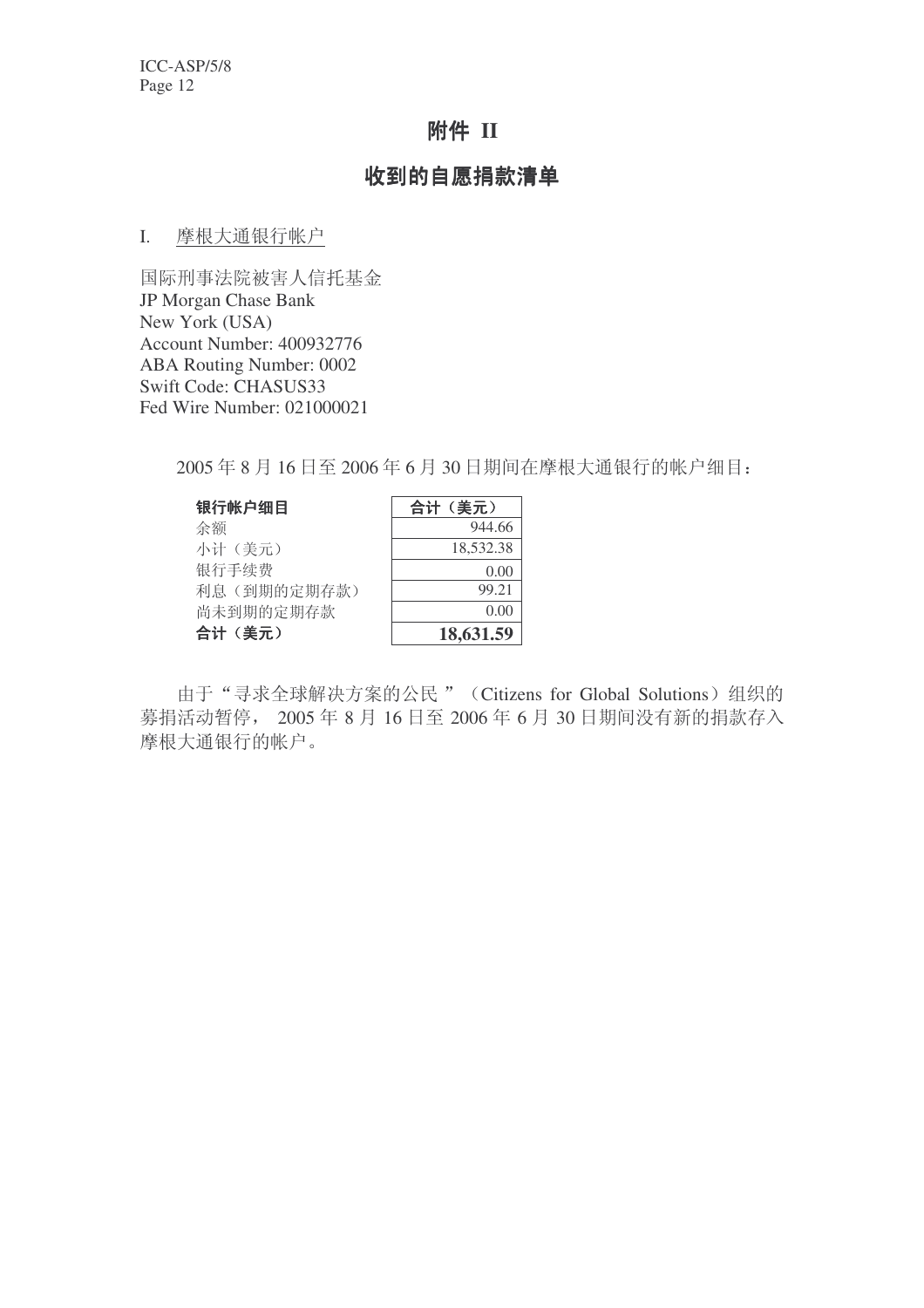## II. 富通银行帐户

ICC Victims Trust Fund Fortis Bank The Hague, Netherlands Account Number: 240005201 IBAN Number: NL39FTSB0240005201 Swift Code: FTSBNL2R

2005年8月16日至2006年6月30日以欧元存入富通银行的捐款:

| 按月列出的个人捐款 | 合计(欧元)    |
|-----------|-----------|
|           |           |
| 2005年8月   | 708.50    |
| 2005年10月  | 2,403.98  |
| 2005年11月  | 695.00    |
| 2005年12月  | 682.17    |
| 2006年1月   | 4,617.37  |
| 2006年2月   | 460.00    |
| 2006年3月   | 2,713.67  |
| 2006年4月   | 6,410.00  |
| 2006年6月   | 770.00    |
| 个人捐款小计    | 19,460.69 |

| 按月列出的各国捐款 | 合计(欧元)     |
|-----------|------------|
|           |            |
| 2005年8月   | 61,758.90  |
| 2005年10月  | 73,610.00  |
| 2005年11月  | 250,000.00 |
| 2005年12月  | 251,932.00 |
| 2006年1月   | 76,156.51  |
| 2006年4月   | 20,204.22  |
| 2006年6月   | 50,000.00  |
| 各国捐款小计    | 783,661.63 |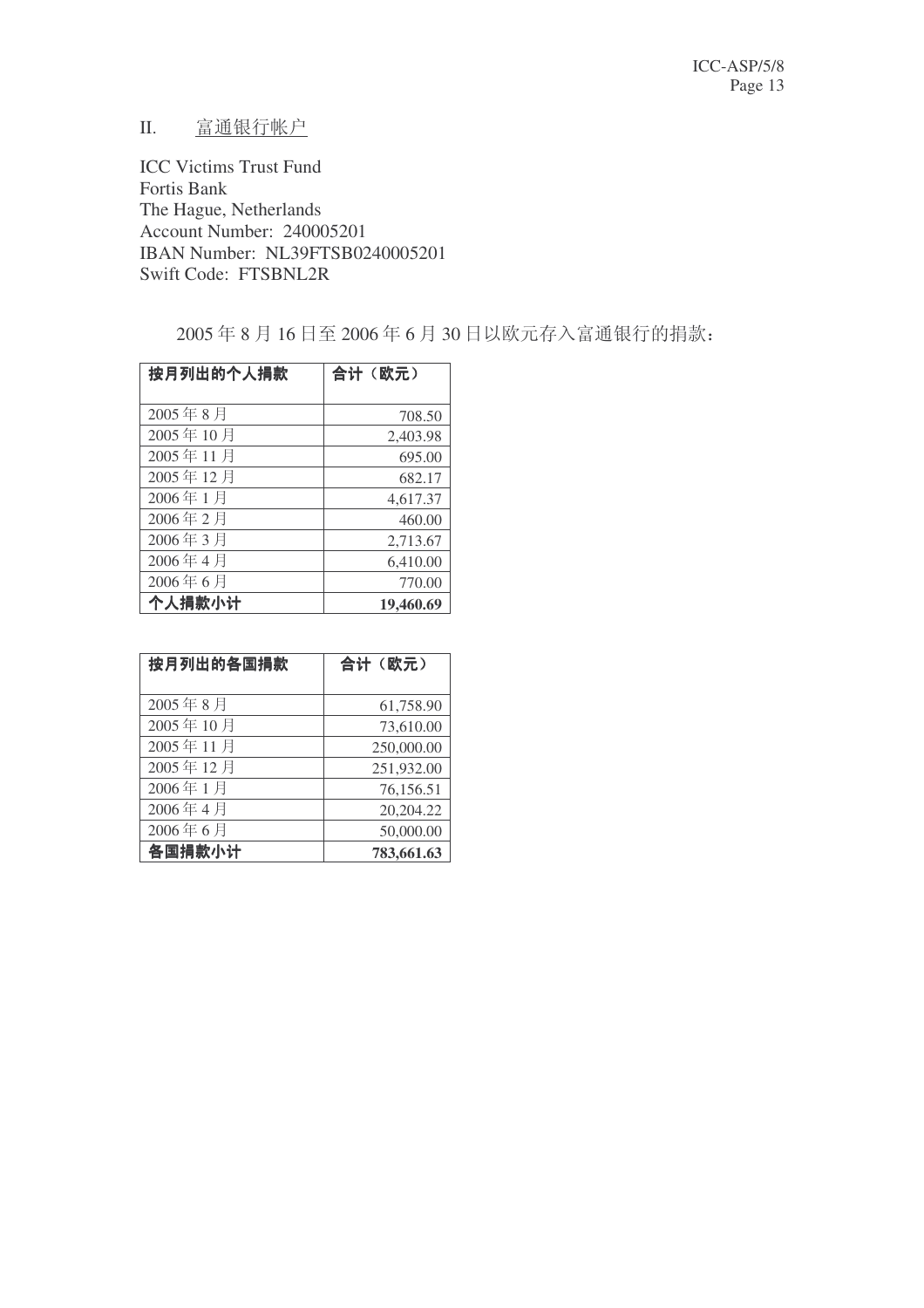2005年8月16日至2006年6月30日在摩根大通银行的帐户细目:

| 银行帐户细目        | 合计(欧元)       |
|---------------|--------------|
| 个人捐款小计        | 19,460.69    |
| 各国捐款小计        | 783,661.63   |
| 利息 (2006年6月30 |              |
| H)            | 11,691.52    |
| 扣除银行手续费       | $-33.61$     |
| 小计(欧元)        | 934,744.56   |
| 尚未到期的定期存款     | 500,000.00   |
| 合计            | 1,434,744.56 |

 $1$  定期存款所在银行<br>投资数额 500,000.00 投资数额 500,000.00 欧元<br>购买日期 2005年10月25 到期日 2006年7月27日<br>期限 275天 (9个月) 利率 2.31%

2005年10月25日 275 天(9个月) 预期利息收入 8,822.90 欧元